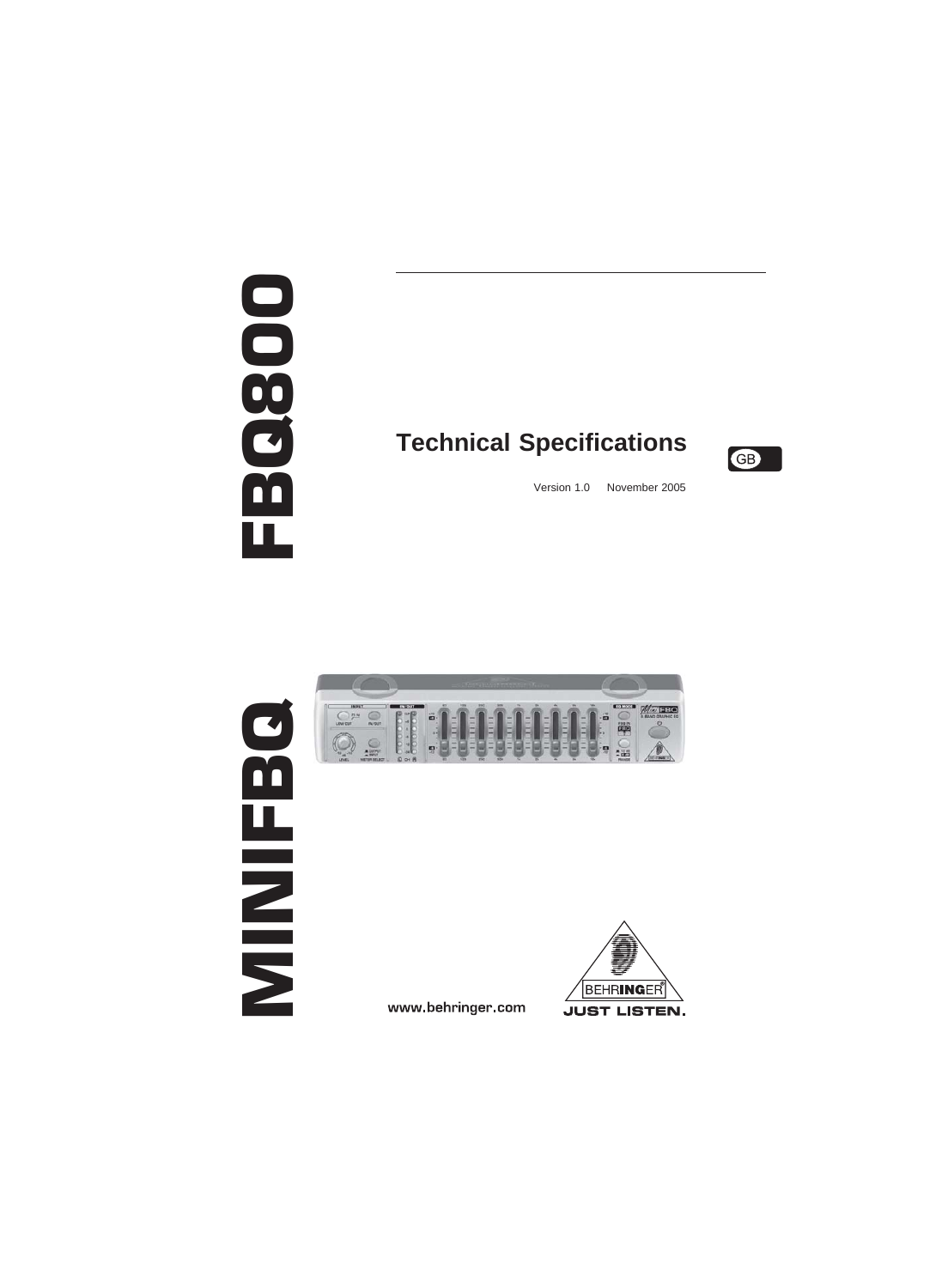## MINIFBQ FBQ800 MINIFBQ Ultra-Compact 9-Band Graphic Equalizer with FBQ

- $\triangle$  Ultra-compact 9.5" graphic equalizer for studio and stage applications
- cations<br>eveals critica<br>oor rumble<br>precise leve<br>d switches for<br>performanc<br>reate an ultra<br>n ensure lon Revolutionary FBQ Feedback Detection System instantly reveals critical frequencies and can also be used as Audio Analyzer



 $\overline{AB}$  Additional Low Cut filter removes unwanted frequencies, e. g. floor rumble

- Accurate 6-digit LED Input/Output meters and Level control for precise level indication
- ▲ High-quality illuminated faders, potentiometers and illuminated switches for long-term reliability
- Ultra low-noise audio operational amplifiers offer outstanding sound performance
- All Mini Series models can be stacked on top of each other to create an ultracompact signal processor solution
- A High-quality components and exceptionally rugged construction ensure long life
- Conceived and designed by BEHRINGER Germany

ALL RIGHTS RESERVED. © 2005 BEHRINGER Spezielle Studiotechnik GmbH, Hanns-Martin-Schleyer-Str. 36-38, 47877 Willich-Münchheide II, Germany. Tel. +49 2154 9206 0, Fax +49 2154 9206 4903



Technical specifications and appearance subject to change without notice. The information contained herein is correct at the time of printing. The names of companies, institutions or publications pictured or mentioned and their respective logos are registered trademarks of their respective owners. Their use neither constitutes a claim of the trademarks by BEHRINGER® nor affiliation of the trademark owners with BEHRINGER®. BEHRINGER® accepts no liability for any loss which may be suffered by any person who relies either wholly or in part upon any description, photograph or statement contained herein. Colours and specification may vary slightly from product. Products are sold through our authorised dealers only. Distributors and dealers are not agents of BEHRINGER® and have absolutely no authority to bind BEHRINGER® by any express or implied undertaking or representation. No part of this manual may be reproduced or transmitted in any form or by any means, electronic or mechanical, including photocopying and recording of any kind, for any purpose, without the express written permission of BEHRINGER Spezielle Studiotechnik GmbH. BEHRINGER® is a registered trademark.